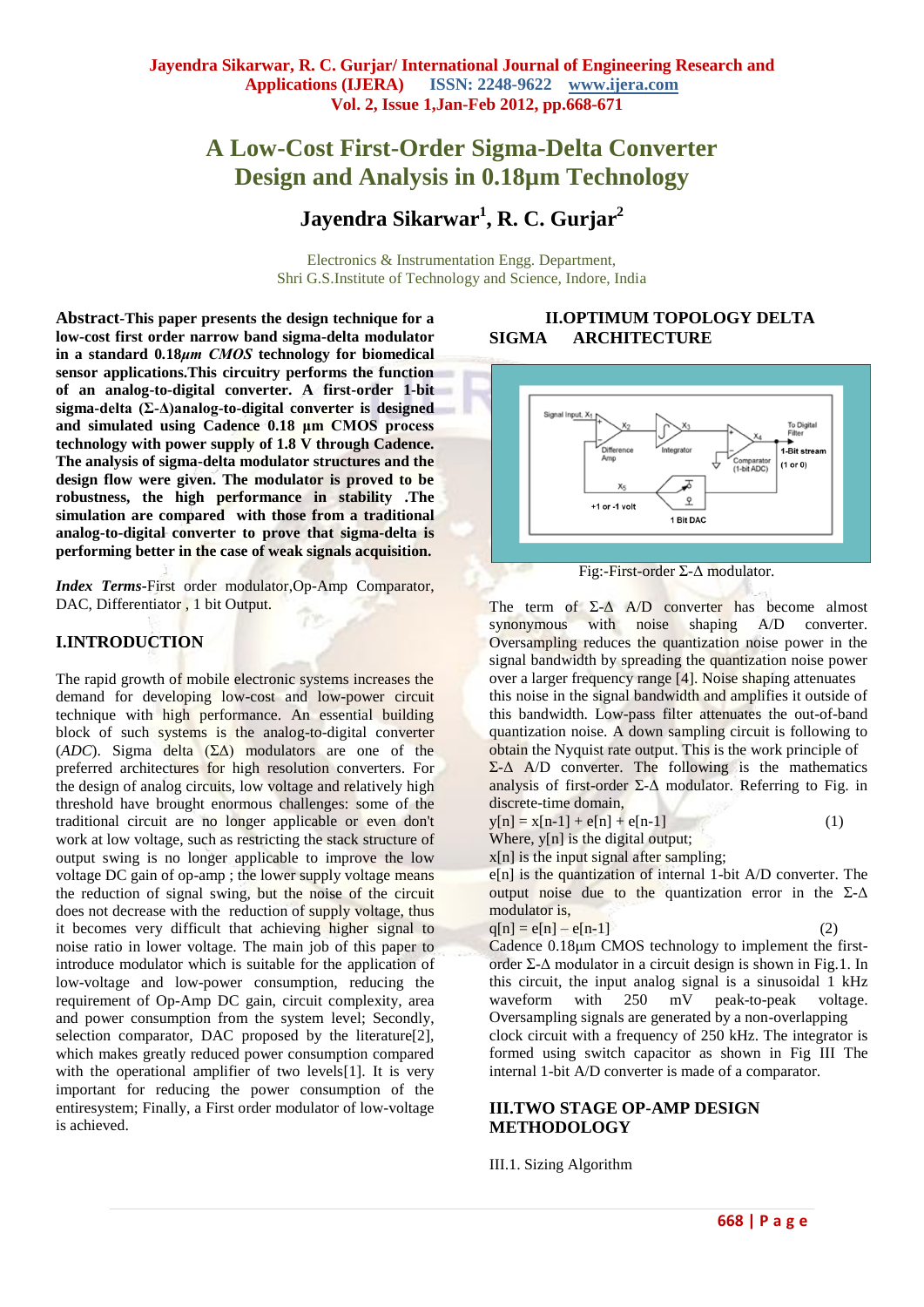#### **Jayendra Sikarwar, R. C. Gurjar/ International Journal of Engineering Research and Applications (IJERA) ISSN: 2248-9622 www.ijera.com Vol. 2, Issue 1,Jan-Feb 2012, pp.668-671**

MOS transistors are either in strong inversion or in weak inversion. The design methodology based  $G_m / I_D$ characteristic, proposed by allows a unified synthesis methodology in all regions of operation the MOS transistor. We consider the relationship between the ratio of the transconductance  $G_m$  over the DC drain current  $I_p$ , and the normalized drain current  $I_D$  / (W/L) as a fundamental design relation<sup>[7]</sup>.  $G_m / I_D$  are based on its relevance for the following reasons:

- It is strongly related to the performance of analog circuits;
- It gives an indication of the device operation Region;
- It provides a simple way to determine the transistors dimensions.



**III.2. Schematic Design of Op-Amp**<br>
Applications Actions **OSQUE** 



After applying the design strategy, we obtained the parameters computed and summarized in Table 1.

| Transistor | $W(\mu m)$                   |
|------------|------------------------------|
| $M_1$      | 90                           |
| $M_2$      | 45                           |
| $M_3$      | 90                           |
| $M_4$      | 90                           |
| $M_5$      | 90                           |
| $M_6$      | 45                           |
| $M_7$      | 45                           |
| $M_8$      | 9                            |
| $M_9$      | 45                           |
| R, C       | $2 \text{ ohm,} 2 \text{pf}$ |

Table 1:- Width of different Transistors

#### III.3. Gain And Phase Plot Of Op-Amp



# **IV.Designing of Comparator**

The one-bit quantizer as reported in [4] is used in this work .It is realized withCMOS Transister. The whole comparator is a pure dynamic circuit, which is very power efficient [1]. The offset voltage is mainly defined by matching of the input transistors. The only key design issue that is related to comparator design is propagation delay. The comparator circuit does not consume any static power, only dynamic power.





IV.2.Simulated waveform of Comparator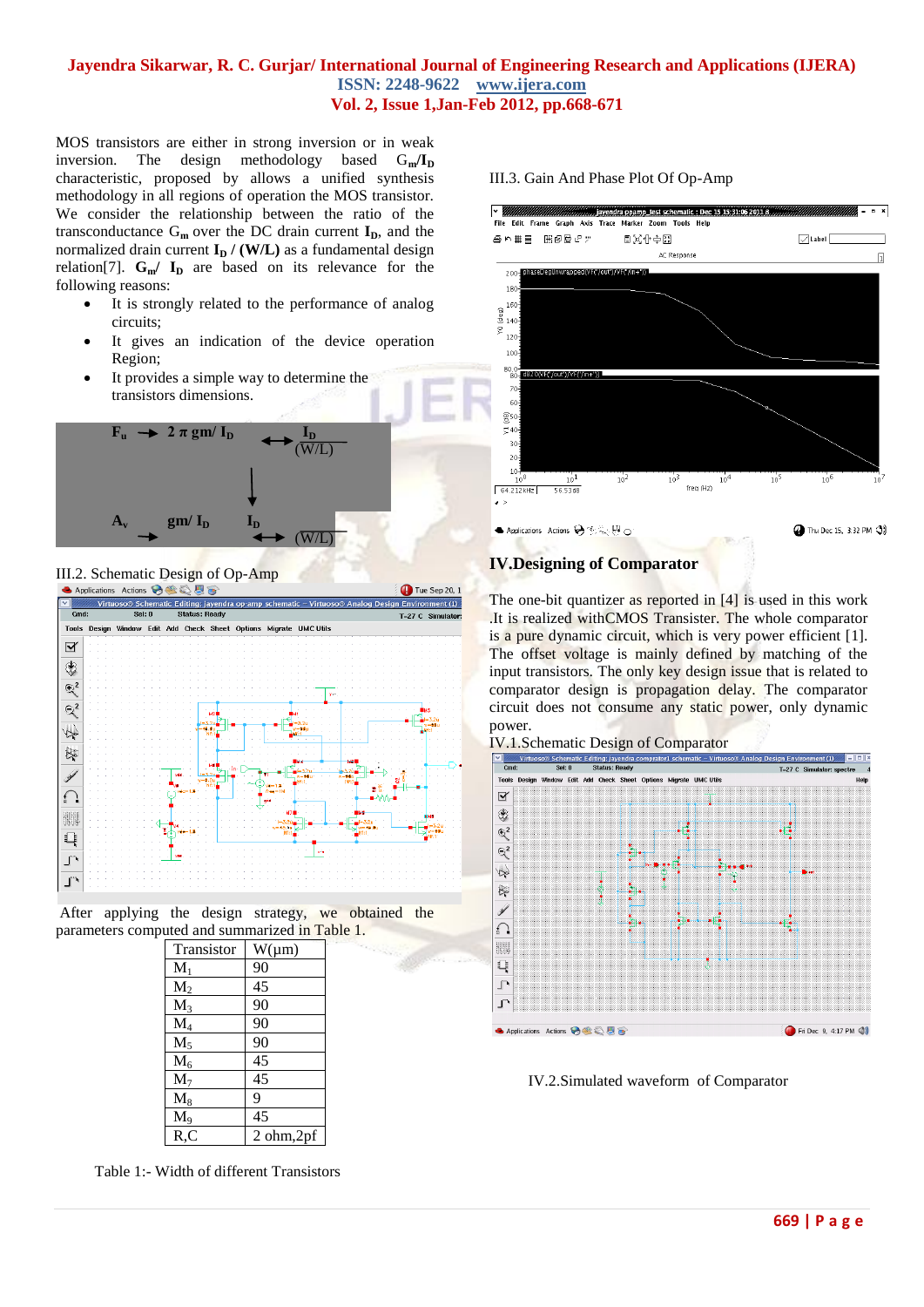### **Jayendra Sikarwar, R. C. Gurjar/ International Journal of Engineering Research and Applications (IJERA) ISSN: 2248-9622 www.ijera.com Vol. 2, Issue 1,Jan-Feb 2012, pp.668-671**



V. 1-bit D/A Converter Design

The structure of this converter made-up of transmission gate and inverter. Here the vref is set to 250mV, and the -vref is - 230mV, in order to satisfy the output voltages. From the simulation results, it shows, if the input is 1V, then the output will equal -250mV; otherwise if the input is 0V, the output will be 250mV.

#### V. 1.Schematic of D/A Converter Design



VI. Designing and Simulation of First Order Σ-Δ Modulator

A sinusoidal input to a 1-bit  $\Sigma$ - $\Delta$  converter and its corresponding digital outputs as a result of using oversampling frequencies are as shown in VI.1. In the design of Σ-Δ converter, several factors are quite important, which are showing in the following formulas.Of course, with greater oversampling frequency, the output resolution is better, and hence 250 kHz

oversampling frequency is chosen. Oversampling ratio

$$
(OSR), OSR = fs/2fB \quad ...... \tag{3}
$$

Where, fB is the frequency of input signal; fs is the frequency of sampling signal. Signal to noise ratio (SNR),

| $SNR = 30\log 10(OSR) - 3.14$ |   | (4) |
|-------------------------------|---|-----|
| Overall resolution $(N)$ ,    |   |     |
| $N = (SNR-1.76)/6.02$         | . | (5) |

## VI.1 Schematic of first OrderΣΔModulator



## VI.2 Simulated Waveform of first Order ΣΔModulator



Figure :- AC Response Of Modulator